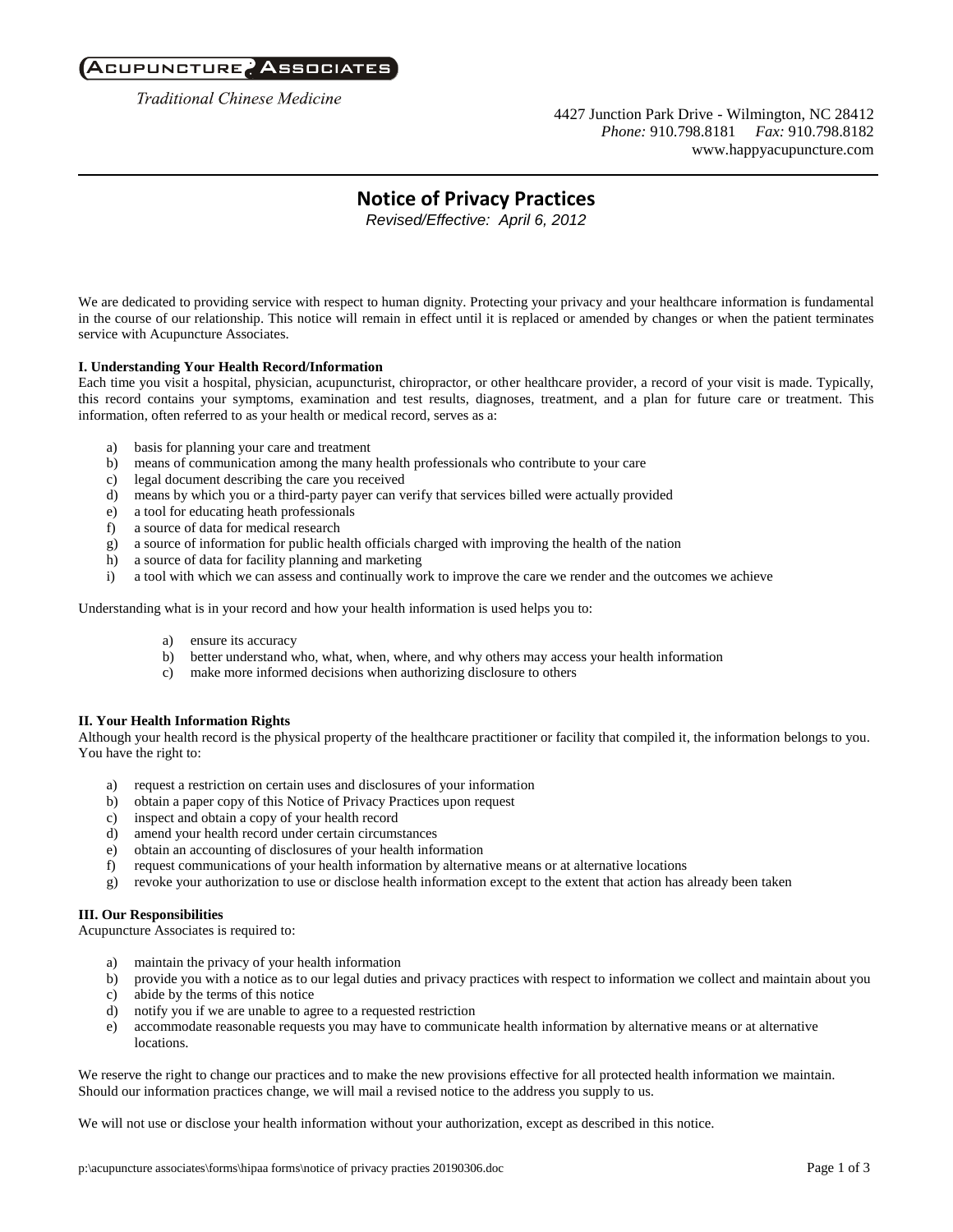## Acupuncture? Associates

**Traditional Chinese Medicine** 

4427 Junction Park Drive - Wilmington, NC 28412 *Phone:* 910.798.8181 *Fax:* 910.798.8182 www.happyacupuncture.com

#### **IV. For More Information or to Report a Problem**

If you have any questions and would like additional information, ask your provider for clarification. If you believe your privacy rights have been violated, you can file a complaint with the U.S. Department of Health and Human Services, Office of Civil Rights. You can find the Office for Civil Rights for your state at: http://www.hhs.gov/ocr/regmail.html.There will be no retaliation for filing a complaint.

#### **V. Examples of Disclosures for Treatment, Payment and Health Operations**

We will disclose your protected health information in communications with you. For example, we may use and disclose health information to contact you as a reminder that you have an appointment for treatment here, or to tell you about or recommend possible treatment options or alternatives that might be of interest to you. We may use and disclose health information about you to tell you about health-related benefits or services that might be of interest to you. Other reasons to disclose your health information include the following.

- 1) *We will use your health information for treatment.* For example: Information obtained by your practitioner will be recorded in your record and used to determine the course of treatment that should work best for you. Your provider will document in your record his or her expectations of any other members of your healthcare team. Those team members will then record the actions they take and their observations. In that way, the practitioner will know how you are responding to treatment.
- 2) *We will use your health information for payment.* For example: A bill may be sent to you or a third-party payer. The information on or accompanying the bill may include information that identifies you, as well as your diagnosis, procedures, and supplies used.
- 3) *We will use your health information for regular clinic operations.*

For example: Members of the clinic staff may use information in your health record to assess the care and outcomes in your case and others like it. This information will then be used in an effort to continually improve the quality and effectiveness of the service we provide.

4) *Business associates*

There are some services provided in our organization through outside contacts with other business services. When these services are contracted, we may disclose your health information to our business associates so that they can perform the job we've asked them to do and bill you or your third-party payer for services rendered, if appropriate. To protect your health information, however, we require our business associates to appropriately safeguard your information.

5) *Directory*

Unless you notify us that you object, we may use your name, general condition, and religious affiliation for directory purposes.

6) *Notification*

We may use or disclose information to notify or assist in notifying a family member, personal representative, or another person responsible for your care, your location, and general condition.

7) *Communication with family*

Health professionals, using their best judgment, may disclose to a family member, other relative, close personal friend or any other person you identify, health information relevant to that person's involvement in your care or payment related to your care.

8) *Research*

We may disclose information to researchers when their research has been approved by an institutional review board that has reviewed the research proposal and established protocols to ensure the privacy of your health information.

### 9) *Coroners, medical examiners and funeral directors*

We may disclose health information to coroners, medical examiners and funeral directors consistent with applicable law to carry out their duties.